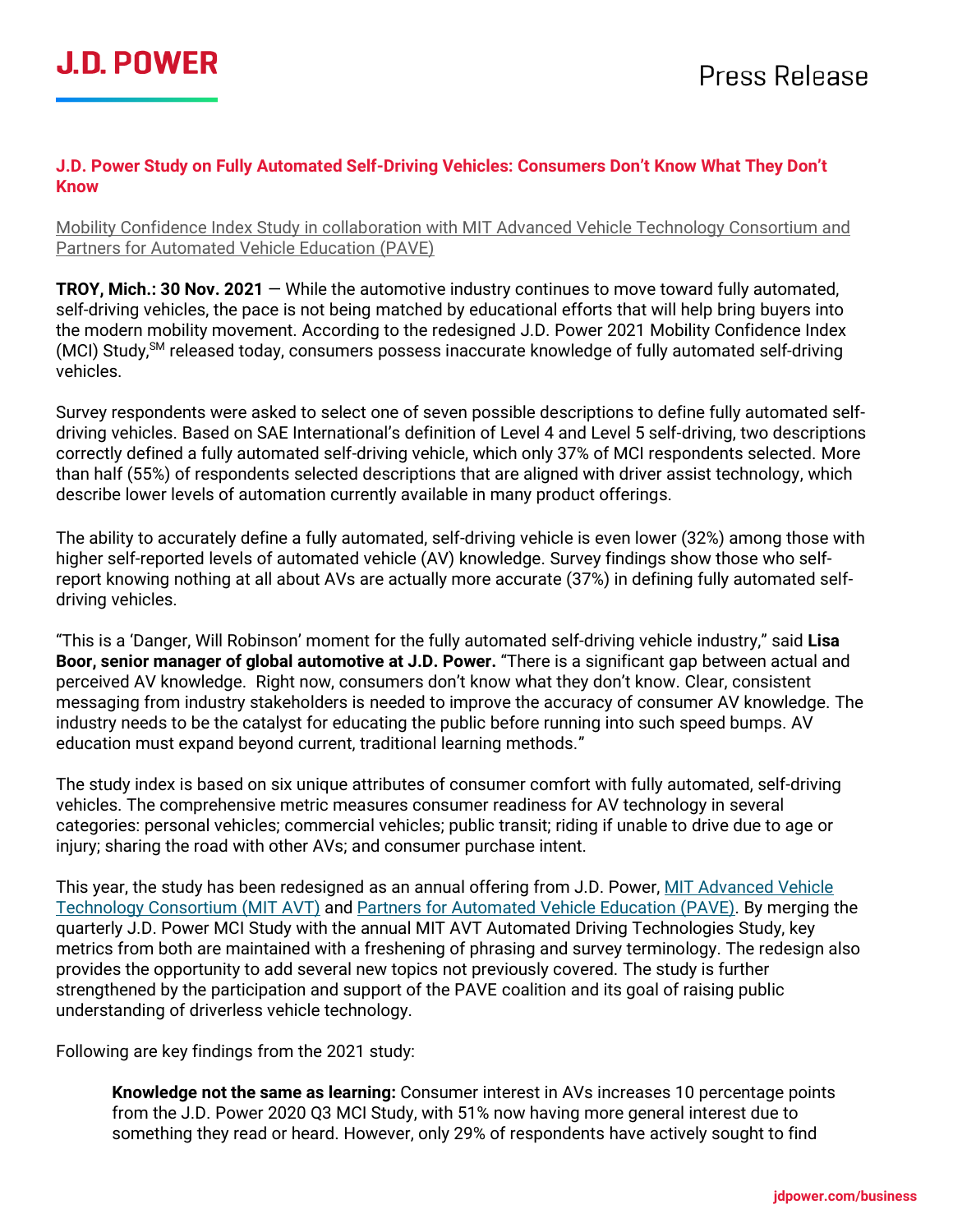information about AVs. The majority (53%) of respondents believe the best way to learn about AVs is a driver's education course for self-driving vehicles. A majority (58%) also say they are willing to complete specialized training for a special AV driver's license. At the opposite end of the learning spectrum, 27% say they would prefer to learn by doing in a self-taught fashion. "These results demonstrate the power of knowledge," said **Tara Andringa, executive director of PAVE**. "The more people see and learn, the more they want to know. And we can help to quench that thirst for learning by providing clear, hype-free facts and simple, consistent terminology."

- **Today's experiences build tomorrow's customers and expectations:** Leading the way for greater self-driving vehicle expectations and consumer acceptance are experiences with current Advanced Driver Assistance Systems (ADAS). Today, 41% of respondents are comfortable with driver assist technology being the maximum level of automation, which is 27 percentage points higher than those who would be comfortable with fully automated self-driving vehicles. Adding to the challenge is that 19% of respondents believe that fully automated self-driving vehicles are available for purchase or lease today—an incorrect belief that is also shared by 16% of Tesla owners. "Tesla" was the most frequently mentioned word when respondents were asked what comes to mind when saying fully automated self-driving vehicles are available today.
- **Consumer self-driving vehicle readiness rises:** The score for confidence in fully automated selfdriving vehicles improves to 42 (on a 100-point scale) from 34 a year ago and 36 two years ago. Positively trending is the excitement to use fully automated self-driving services when compared with the J.D. Power 2020 Q3 MCI Study: personal vehicles (+11 percentage points); delivery services (+3); taxi/ride-hailing services (+4); and public transit (+2). Nearly one-third (31%) of respondents say they are very comfortable or extremely comfortable with transporting goods in a fully automated, self-driving vehicle, and the comfort level increases to 47% among those with an active driving assistance feature on their current vehicle. Respondents also see the benefit in fully automated self-driving vehicles for those unable to drive due to age or injury—a newly added index attribute for this year's study—as respondents' comfort levels are 27% overall and 45% among those with active driving assistance on their current vehicle.
- **Consumer comfort is higher for AV applications that may not involve them:** Of all fully automated self-driving modalities measured, consumers are most comfortable with goods being transported commercially and riding in a fully automated self-driving vehicle if unable to drive due to age or injury. The attributes that are more likely to affect a consumer personally—AV public transit and riding in fully automated self-driving vehicles—have the lowest levels of comfort.

"Safety is paramount when building any self-driving experience," said **Bryan Reimer, Ph.D., research scientist in the MIT AgeLab and associate director of The New England University Transportation Center** at MIT. "Organizations working as technology pioneers have the responsibility to create realistic and accurate consumer expectations for what their products can and cannot do. Small setbacks in public trust triggered by misuse of systems or a failure of a system to perform based upon misconceived consumer expectations may hamper deployments over the coming decades, depriving consumers of the convenience and safety benefits the technology can potentially offer. Consumer overconfidence and lack of knowledge to date can lead to risk taking that will cause the AV industry to hit a lot of potholes."

The J.D. Power 2021 Mobility Confidence Index (MCI) Study is based on responses from 4,000 vehicle owners in the United States age 18 and older who completed a 15-minute online survey. The study results were balanced to basic census demographics to be nationally representative. The study was fielded in June-July 2021.